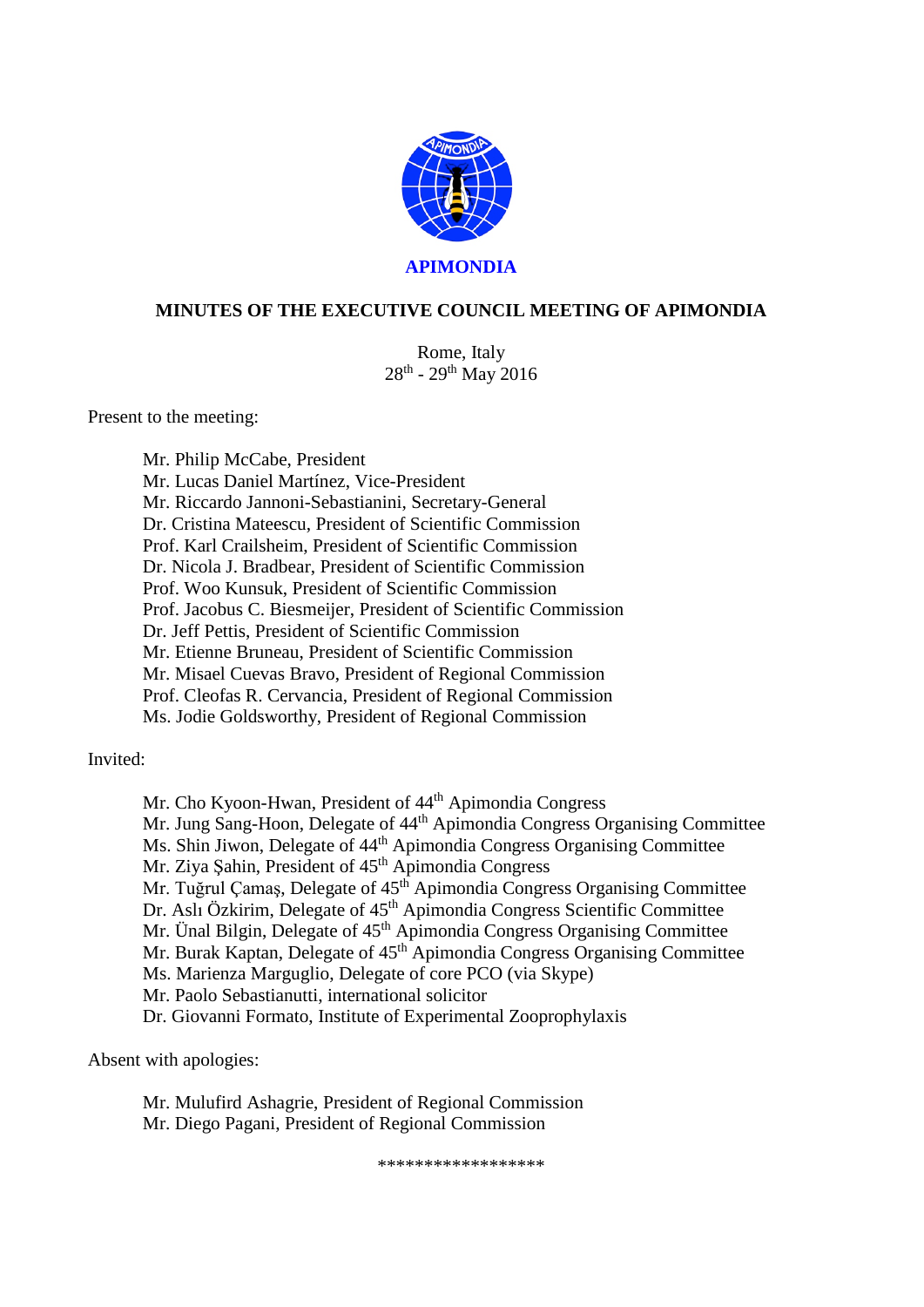### **Agenda of the meeting**

#### **Saturday, 28th May 2016**

1. Adoption of the agenda

- 2. Final report and closure of accounts of the 44<sup>th</sup> Apimondia Congress and official resolutions
- 3. Report and follow-up on the organisation of the  $45<sup>th</sup>$  Apimondia Congress
- 4. Follow-up on the organisation of the  $46<sup>th</sup>$  Apimondia Congress
- 5. Update on: a) corporate PCO, b) fundraising

6. Calendar and follow-up on organisation of forthcoming international congresses and symposia

- 7. New members
- 8. Report on the FIITEA Management Committee meeting

9. Overview of financial situation - Report on the accounts and approval of the accounts and financial report for 2015 and review of budget for the current biennium

10. Apimondia srl

11. Review and new proposals for amendments to the Apimondia Statutes (Management Board + Scientific Coordinator + Members)

12. Review of content and implementation of terms of reference for Scientific and Regional Commissions (tasks for Presidents)

# **Sunday, 29th May 2016**

- 13. Apimondia's general role/policy
- 14. Collaboration with FAO: follow-up on definition of Memorandum of Understanding, TECA, *Codex Alimentarius* and co-participation in symposium organisation
- 15. Follow-up on Apimondia accreditation as international NGO and collaboration/integration with other institutions
- 16. Management/assessment of and follow up on technical/scientific outcomes of congresses
- 17. Update of current projects: website, newsletter, working groups, digital kits
- 18. Reports of the President, Vice-President and Secretary-General
- 19. Reports of the Presidents of the Scientific Commissions
- 20. Reports of the Presidents of the Regional Commissions
- 21. Any other business

\* \* \* \* \* \* \* \* \* \* \*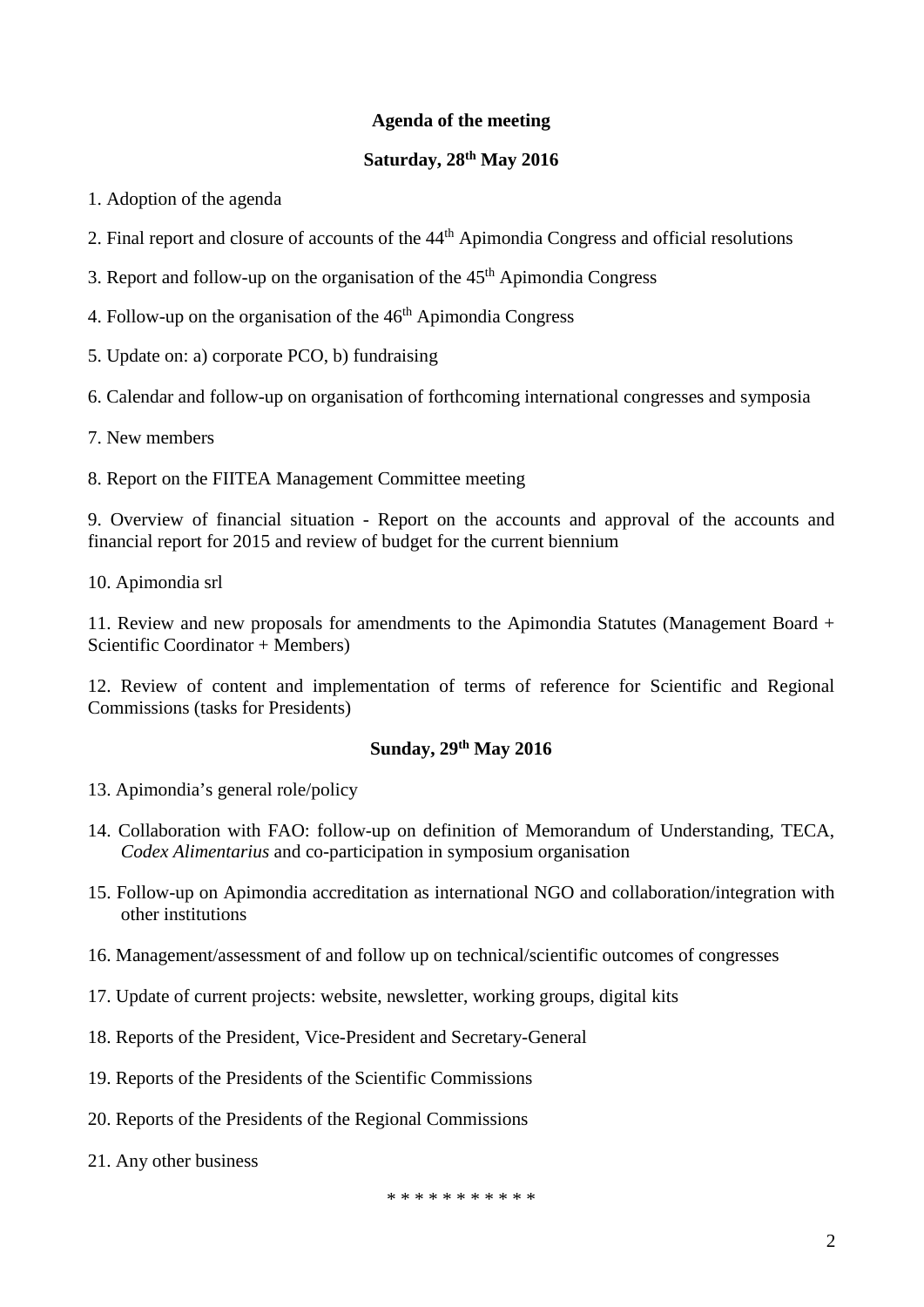### **Saturday, 28th May 2016**

The President opens the meeting at 8:45 am. He welcomes the members present and conveys the apologies of Messrs. Ashagrie and Pagani who, due to unavoidable commitments or other important personal reasons, are not able to participate in the meeting. He then asks those present to rise for a minute to commemorate the untimely loss of Mr. Bahri Yılmaz, past President of the Turkish Beekeepers' Association and President of the 45<sup>th</sup> Apimondia Congress.

• Adoption of the agenda (point 1)

The agenda is unanimously adopted with minor amendments to the order of discussion of the items to be dealt with.

• Final report and closure of accounts of the 44<sup>th</sup> Apimondia Congress and official resolutions (point 2)

Mr. Cho expresses his gratitude to the Executive Council members for their help in the successful organisation of the congress held in Daejeon. Ms. Shin then illustrates the final report of the 44th Apimondia Congress, outlining the main features of the event such as the total numbers and respective distribution of the participants and exhibitors, the reports presented for the scientific programme and the World Beekeepers' Award winners.

Over 4,700 participants from 103 countries took part in the event and the ApiExpo consisted of 240 booths from 41 countries. As for the scientific programme, 340 oral reports and 274 posters were presented. Another important feature was that 29 people from developing countries were granted the Travel Awards that allowed them to participate in the Congress at no personal expense. The congress ended with a break-even result and the contribution to Apimondia amounts to Euro 36,934.30.

From the ensuing discussion, it emerges that the promotion of the event should have been more incisive, since the number of participants was somehow lower than expected (also due to the outbreak of MERS a few months before the event). Moreover, despite some substitutions of the coordinating unit of the Local Organising Committee in the preparatory phase, the on-site logistic organisation was much appreciated by all participants.

• Report and follow-up on the organisation of the  $45<sup>th</sup>$  Apimondia Congress (point 3)

Mr. Sahin, newly elected President of the Turkish Beekeepers' Association and President of the 45<sup>th</sup> Apimondia Congress, presents himself after the sudden loss of Mr. Yılmaz; he thanks the Executive Council and the Members of the Federation for the numerous messages of support received and promises to follow on the tracks traced by Mr. Yılmaz. He also mentions that the Turkish beekeepers are eager to contribute to the success of the next congress and to show the international participants the results achieved in apiculture in Turkey in the last years.

Mr. Kaptan presents the interim report on the organisation of the  $45<sup>th</sup>$  Apimondia Congress illustrating the premises of the congress venue and highlighting the work carried out on the registration system, the arrangements for the accommodation of the participants, the abstract system that will be used for the scientific reports, the contacts undertaken with Mr. Ryphiak for handling the World Beekeepers' Awards. He also mentions that Turkish Airlines has been appointed official carrier of the congress and reports on the arrangements envisaged for the ApiExpo and the technical tours.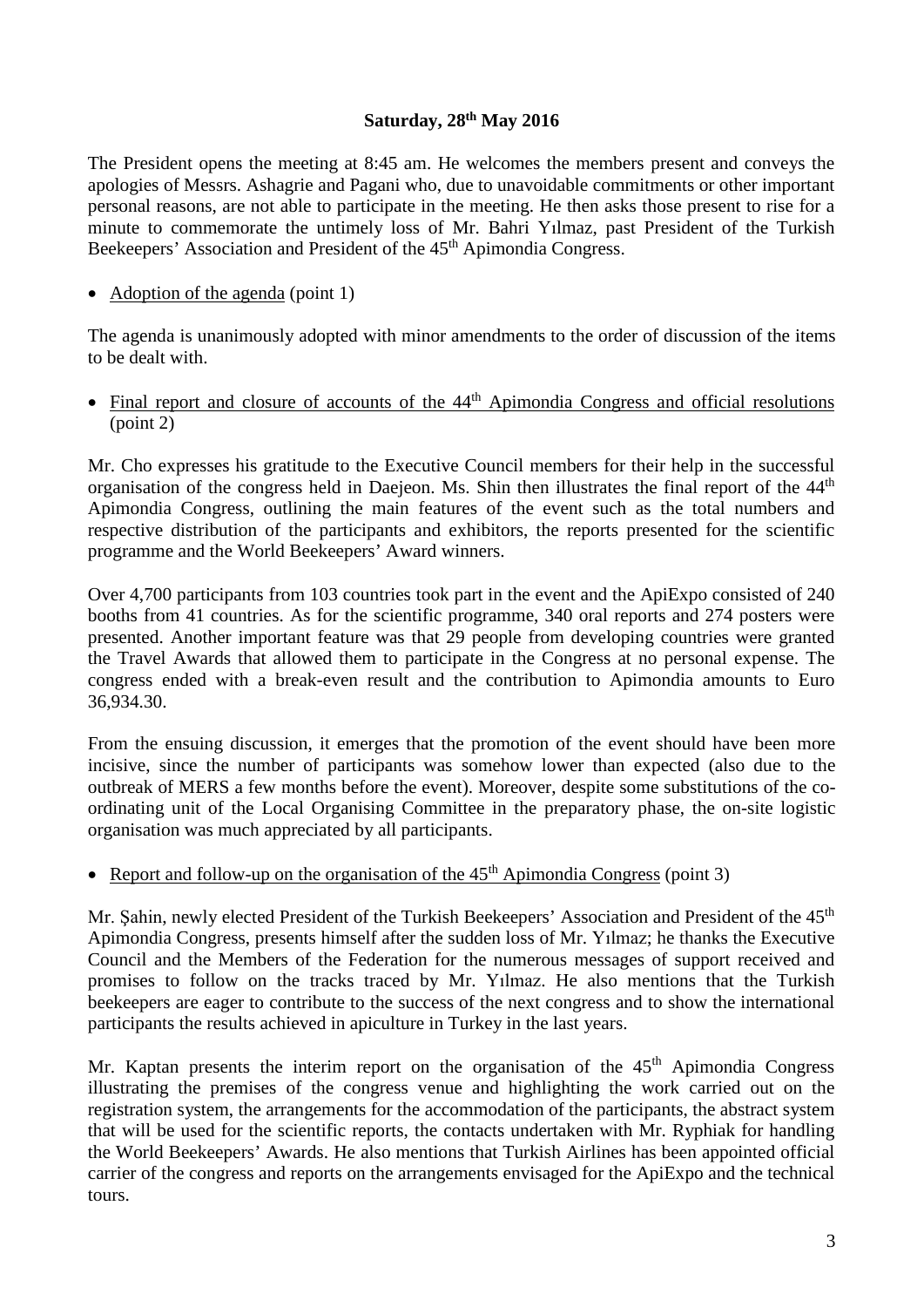The members of the Executive Council then ask further details regarding the deadlines of the abstract submissions and the relevant evaluation system; they also propose to organise an "open forum for beekeepers" during the event (with case studies of beekeepers) as well as to increase the social opportunities for the participants to meet each other.

The members also agree to have an extraordinary Executive Council meeting in Muğla, Turkey, in November 2016 so that the Presidents of the Scientific and Regional Commissions can meet their counterparts of the Local Organising Committee in order to define the scientific programme (sessions, symposia and round tables) and other related matters; it is also agreed to have the next ordinary Executive Council meeting in Istanbul on 26-28 May 2017.

Other issues that are stressed during the discussion are: to ensure good and constant communications among all the organising bodies especially between the Secretaries of the Local Scientific Committee and the Presidents of the Apimondia Scientific Commissions, close monitoring between abstracts submitted and the actual registration of the relevant author(s), to ensure a capillary promotion of the event also by contacting the national associations in order to know the dates of their main conferences and honey fairs.

Furthermore, it is strongly recommended that the round tables should include as many participants' categories as possible (scientists, beekeepers, packers, industry); it is also deliberated not to have the Honey Queen contest and to develop a stricter policy on the acceptance of exhibitors, especially those from the chemical companies.

Particular attention must be addressed towards the issue of security, following some incidents occurred recently in Turkey, which were negatively perceived by some would-be participants; Mr. Kaptan informs those present that the situation is currently fine and that the Local Organising Committee will keep the Federation and the participants abreast of this sensitive topic through communiqués posted on the event website.

Finally, Mr. Şahin thanks those present for the very constructive discussions and assures that the Local Organising Committee will take good note of the questions raised and proposals made; he also mentions that the Local Organising Committee is working on new topics and enhancements to add more value and interest in the programme and propose some innovative features that will be submitted to the Executive Council for discussion and endorsement as soon as they are defined.

### • Follow-up on the organisation of the  $46<sup>th</sup>$  Apimondia Congress (point 4)

Ms. Marguglio reports on the steps taken so far for the organisation of the  $46<sup>th</sup>$  Apimondia Congress, informing the members of the Executive Council that a preliminary promotion plan has been developed and that the graphic layout is been worked on, so that everything would be ready for the kick-off date of the actual promotion (October 2017).

It is agreed that a representative of the core PCO will be in Muğla in November 2016 in order to gain more information on the Apimondia congress and discuss other relevant topics with the members of the Executive Council present there.

• Apimondia's general role/policy (point 13)

The members discuss on the need to have a stricter policy on the chemical companies that wish to rent a booth in the ApiExpo. Moreover, it is agreed that, on the same line, reports that have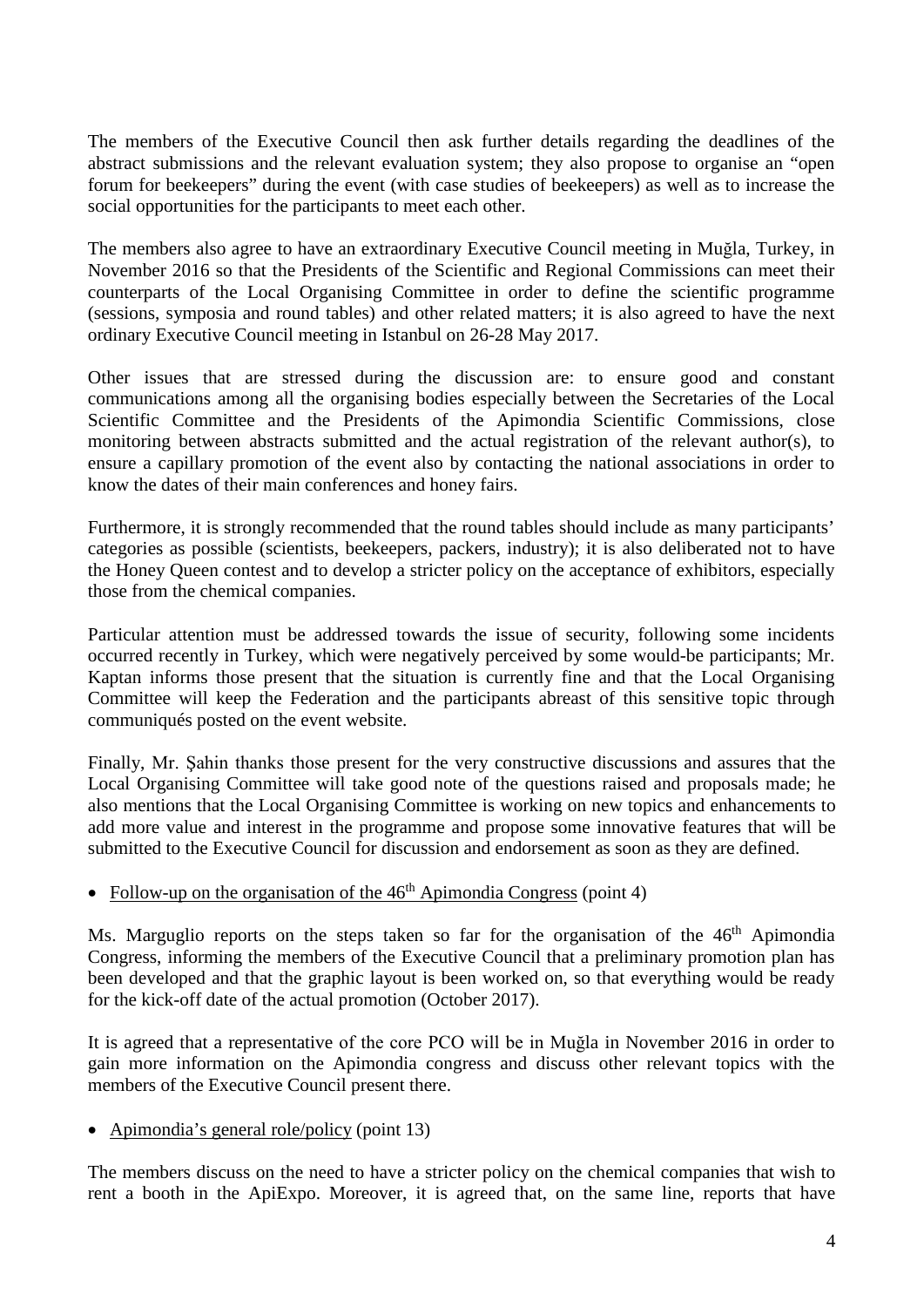commercial connotations should not be accepted in the scientific programme but only purely scientific reports.

It is also agreed that for the next congresses the Local Organising Committee has to send to Apimondia the minutes of the reports of the routine meetings with the updated budget. As for the planning and organisation of the Apimondia symposia, it is agreed to enforce stricter deadlines for ensuring a proper organisational timeframe.

For further issues, it is decided that the internal Working Group on Policy to be created will consist of Philip McCabe, Etienne Bruneau, Jodie Goldsworthy, Jeff Pettis.

• Update on: a) corporate PCO, b) fundraising (point 5)

a) Within the new framework of the organisation of the Apimondia Congresses that, as from 2019, will be run by the core Professional Congress Organiser (PCO) of Apimondia, Mr. Paolo Sebastianutti, international solicitor, illustrates in detail the reasons why a limited company (Apimondia Ltd) was created in order to manage the organisation of said events on behalf of the Federation.

He also mentions that the Managing Board of Apimondia Ltd comprises the same members of the Executive Council of Apimondia in order to ensure perfect alignment and transparency in the management positions.

He then proceeds to have all members of the Executive Council sign the required papers for setting up said entity.

b) With reference to the fundraising campaign "Bee the campaign", Mr. Sebastianutti is asked to look into the matter to highlight aspects of implementation feasibility and possible areas of intervention.

• Report on the FIITEA Management Committee meeting (point 8)

The President and Secretary-General inform the present that the FIITEA Managing Committee meeting was not held due to the unavailability of Mr. Constantinescu to attend same.

The President proposes to convene the FIITEA Managing Committee meeting in Muğla in November 2016.

• Apimondia srl (point 10)

The Secretary-General reports on the situation of the limited company, mentioning that the new tenant of the building in Castel Porziano is regularly paying the current rents as well as those still due in accordance with the agreed arrear refund plan and therefore the funds advanced for the restoration works by the Apimondia Federation are now being duly paid back.

• Calendar and follow-up on organisation of forthcoming international congresses and symposia (point 6)

The next Apimondia international events to be held in the forthcoming months are: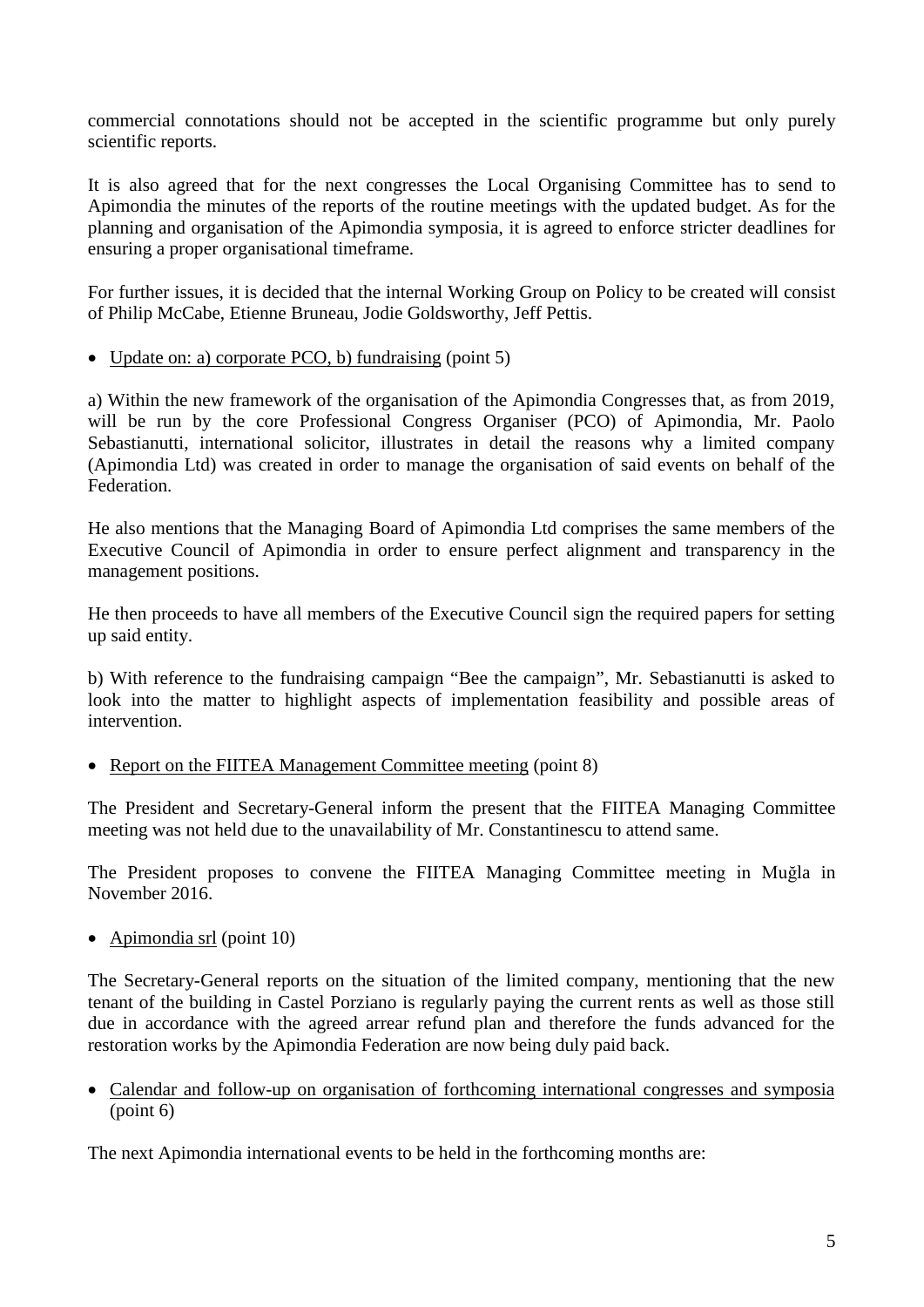- 4th ApiBio-ApiOrganica Symposium: will take place in Santiago del Estero, Argentina, on 5-10 September 2016;

- 6th Apimedica and 5th Apiquality Symposium: will take place in Rome, Italy, on 22-25 November 2016. Dr. Formato illustrates briefly the programme of the event and then together with Mr. Bruneau and Dr. Mateescu discusses in detail the scientific topics that will be addressed;

- 3rd ApiEcoFlora Symposium: will be held in Lazise, Italy, on 12-14 December 2016.

• New members (point 7)

The Secretary-General reports that the Fiji Beekeepers' Association (Fiji) and the Beekeepers' League of Kosovo (Kosovo) have submitted the application to join Apimondia as Full Members, whereas the Istituto Zooprofilattico Sperimentale del Lazio e Toscana (Italy), the Sistema Producto Apícola (Mexico), the Bashkir Research Centre (Russia) and the Asian Apicultural Association (China) applied to become Associate Members. The following individuals have submitted the application as Individual Correspondent: Noëmi Marti Martín, Jesse Knoff and Henri de Cara.

The Executive Council approves the above-mentioned applications that will be submitted for the final endorsement to the General Assembly on the occasion of the meeting due to convene in Istanbul in September 2017. AAA's application needs further investigation by Prof. Cervancia.

• Overview of financial situation - Report on the accounts and approval of the accounts and financial report for 2015 and review of budget for the current biennium (point 9)

The Secretary-General illustrates the financial report of Apimondia, which shows for the financial year 2015 a profit of Euro 34,802.50. He mentions that the figures are in line with the patterns of past years and that the funds advanced to Apimondia srl for the building restoration are steadily being paid back. The budget for the current biennium is also reviewed.

The Executive Council approves the accounts, financial report and budget, attached to these minutes.

Having covered all the items on the agenda for the day, the President calls the meeting to a close.

\*\*\*\*\*\*\*\*\*\*\*\*\*\*\*\*\*\*\*\*\*\*

# **Sunday, 29th May 2016**

At 8:45 am the President opens the meeting.

• Review and new proposals for amendments to the Apimondia Statutes (Management Board + Scientific Coordinator + Members) (point 11)

In order to improve the management of the Federation, Ms. Goldworthy proposes to have a number of Skype sessions during the year to increase the discipline and to expand the scope, interaction and involvement of the managing body. Following some internal discussions and suggestions, it is proposed to extend the Apimondia Management Board membership composition, currently comprising the President, Vive-President and Secretary-General, to include also one Executive Council member from the Scientific Commissions as well as one from the Regional Commissions so to cater also for specific instances emerging from the Commissions and foster a more inclusive approach. The Executive Council approves the proposal and, as a result of the two internal polls,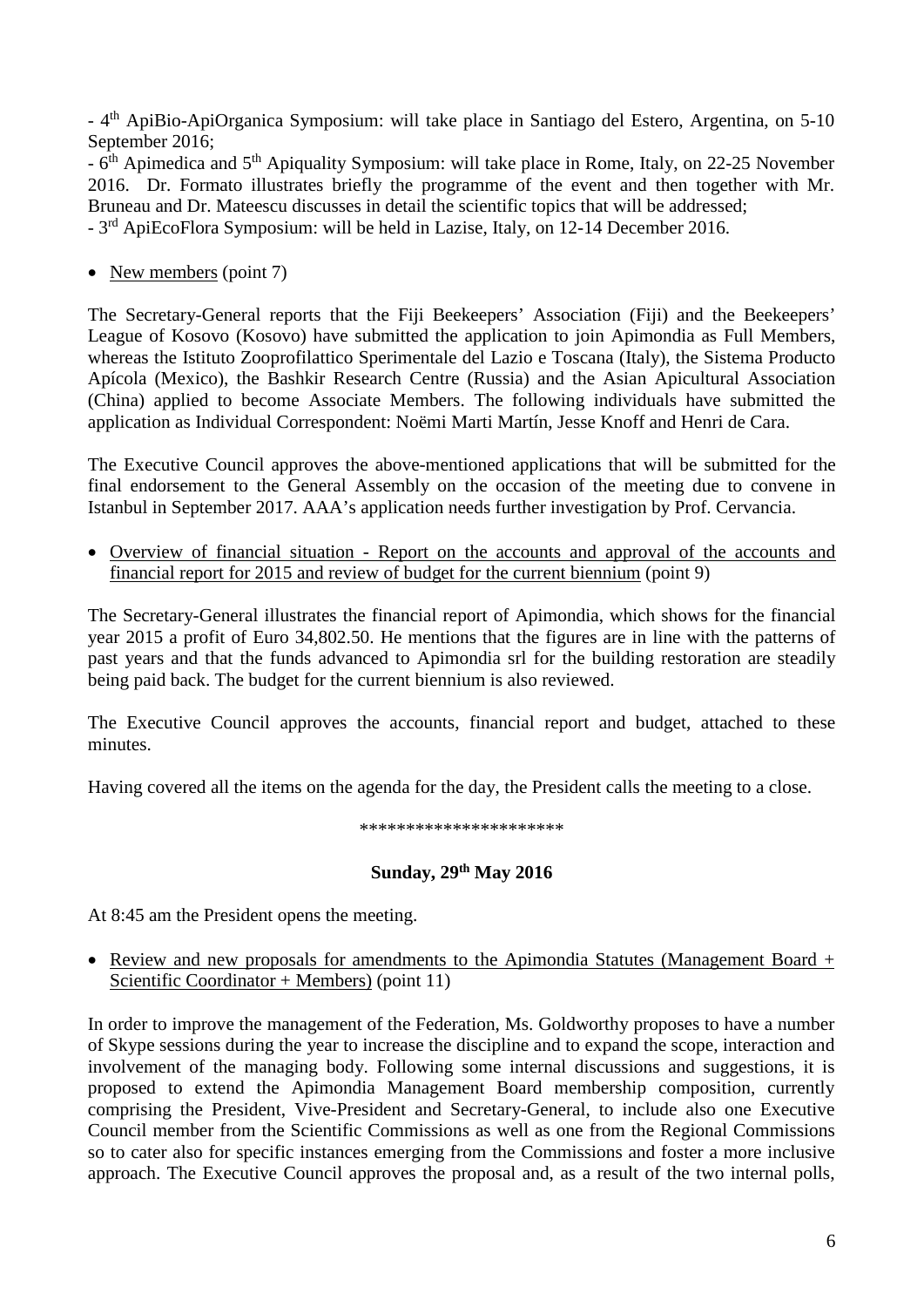Prof. Crailsheim and Ms. Goldsworthy are proposed for these positions and they both accept it. This proposal will be submitted to the General Assembly in 2017 for the official endorsement.

As for the co-ordination of Apimondia scientific communications and initiatives, the Secretary-General reports that Mr. Jørgensen, past President of the Federation, expressed in a previous communication to the General Secretariat his availability to act in this position. The members of the Executive Council approve even though some reserves are expressed on the actual name of the title to be assigned to this role. The incumbent will be in charge of assisting the Management Board on various issues such as the preparation of the Newsletter, collection of data and scientific information and reports from the Scientific and Regional Commissions for collation and dissemination, coordination of the Working Groups and other related activities to be defined.

Following the changes introduced by the amendments of the Statutes approved in 2011 on the membership categories, some reserves are expressed and discussed on the eligibility foreseen for some beekeeping associations to be admitted as Full Members and the associated possibility to bid for hosting an Apimondia congress.

• Review of content and implementation of terms of reference for Scientific and Regional Commissions (tasks for Presidents) (point 12)

The President proposes that each President of the Scientific Commissions forwards a workplan for the next six months so that they can be disseminated by the Regional Commissions in their respective areas. The Presidents propose that various information (list of laboratories, events, regulations, etc.) be posted on the Apimondia website.

The Management Board also calls for the Scientific and Regional Commissions of Apimondia to identify and appoint a number of active and duly qualified members within each Commission or at least nominate a deputy in case the Chairperson is not in a position to attend to all the assigned tasks and duties. The line-up of each Commission should therefore be notified to the General Secretariat for the required co-ordination and posting of the composition of each group on the Apimondia website.

• Collaboration with FAO: follow-up on definition of Memorandum of Understanding, TECA, *Codex Alimentarius* and co-participation in symposium organisation (point 14)

The Secretary-General reports that, following a meeting with FAO technical and administrative officers in May, the definition of the Memorandum of Understanding between Apimondia and FAO has been temporarily placed on stand-by. However, he will approach again the relevant FAO Division in the near future to enquire if there are any openings or possible developments.

Concerning the TECA platform, the Secretary-General asks the Presidents of the Scientific Commissions whether they are available to run some moderated discussions and Dr. Bradbear, Prof. Cervancia and Mr. Bruneau reply that they are available to do so and that they will contact the TECA Co-ordinator in order to make arrangements for holding the above-mentioned discussions.

• Follow-up on Apimondia accreditation as international NGO and collaboration/integration with other institutions (point 15)

The President and the Secretary-General report on the meeting they had with Bioversity in Rome in February. There appear to be some promising areas of mutual interest in standards for the management of the environment and related impact assessment. In this context, a suggestion is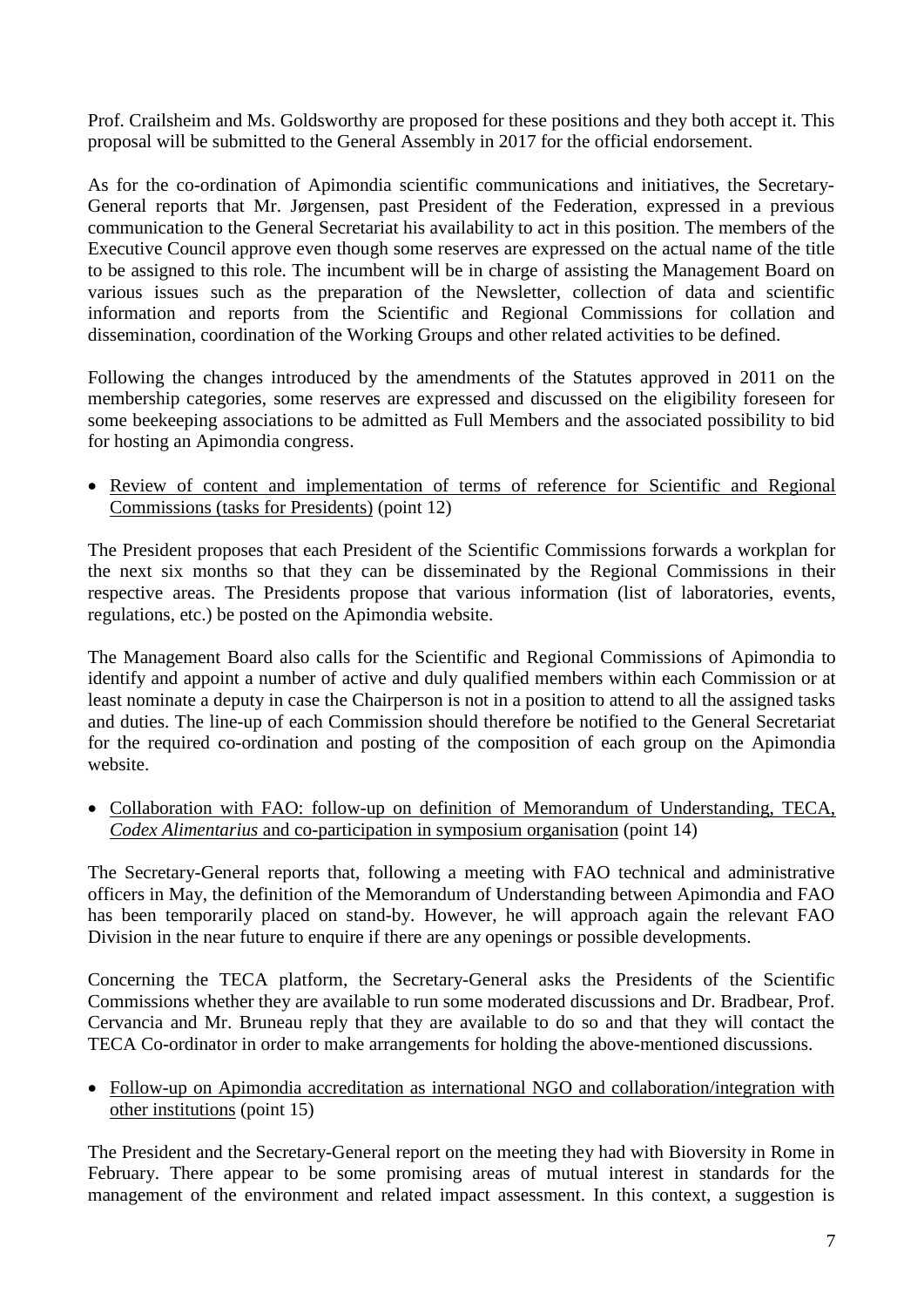made to Apimondia to explore the possibility of setting up a system to assess operators in the beekeeping sector on the basis of their compliance with standards that Apimondia could help define at an international level. The Apimondia Scientific and Regional Commissions would therefore be in a position to evaluate the scope of such initiative and its feasibility and actual implementation and report on same in due course.

• Management/assessment of and follow up on technical/scientific outcomes of congresses (point 16)

On this issue, the members agree that the resolutions of each congress should be delivered at the closing ceremony of each event. However, a strict mechanism should be developed in order to have a smooth process, with a preliminary approval of the Executive Council before they are disclosed. The Scientific Commissions are requested to prepare a policy report on how to handle this specific activity.

The person being appointed for managing the co-ordination of the Apimondia scientific communications and initiatives in close collaboration and consultation with the Scientific and Regional Commissions may represent the ideal figure for handling also this specific task.

• Update of current projects: website, newsletter, working groups, digital kits (point 17)

The President thanks the Vice-President for the publication of the first issue of the Apimondia Newsletter that was disseminated to all the members of the Federation who appreciated very much this initiative.

The Vice-President, mentioning that the Newsletter is the official communication means of the Federation, points out that the articles of the publication should focus on the main concerns of the beekeepers and should reflect the recommendations of Apimondia. He then asks all those present to ensure to send articles in due time for the regular dissemination.

• Reports of the President, Vice-President and Secretary-General (point 18)

The members of the Management Board briefly deliver their reports, the copies of which are attached to these minutes.

• Reports of the Presidents of the Scientific Commissions (point 19)

The Presidents of the Scientific Commissions also deliver their own reports, the copies of which are attached to these minutes.

• Reports of the Presidents of the Regional Commissions (point 20)

The Presidents of the Regional Commissions briefly deliver their own reports, the copies of which are attached to these minutes.

The President then invites the Presidents of the Scientific and Regional Commissions to give a brief account on the problems they are facing in their respective areas as well as proposals for future activities.

Mr. Cuevas Bravo proposes to hold in 2018 a symposium on the role of the value chain of bee products, since we have to think beyond the hive. Mr. Bruneau reports that there has been a poor